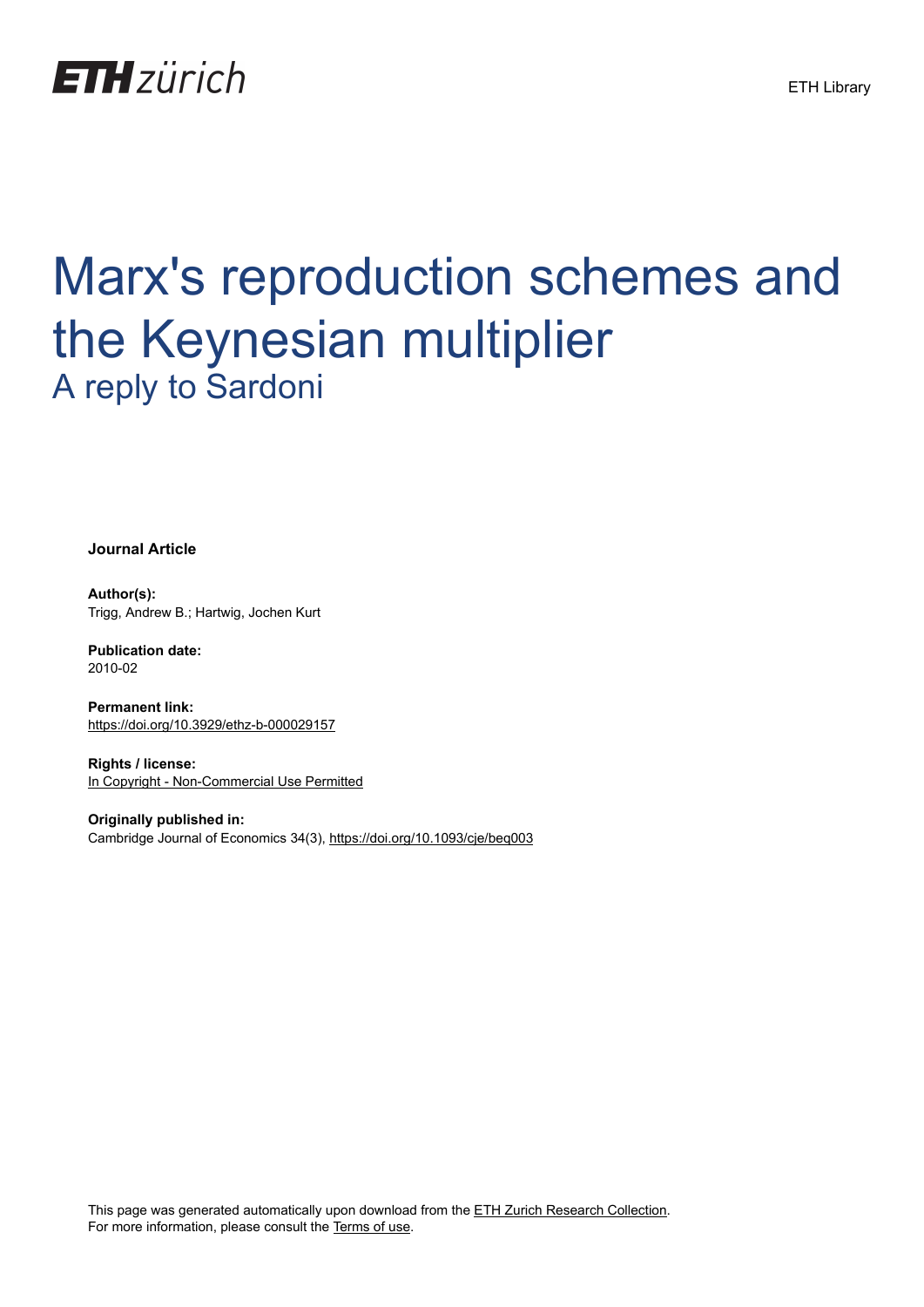# Marx's reproduction schemes and the Keynesian multiplier: a reply to Sardoni

Andrew B. Trigg and Jochen Hartwig\*

In a recent contribution to this journal, C. Sardoni takes issue with the identification by Trigg, in a 2006 publication, of a role for the Keynesian investment multiplier in Marx's schemes of reproduction. Indirectly, Sardoni also expresses his disagreement with Hartwig (by attributing one of his statements to Trigg). We appreciate the opportunity to defend our view against Sardoni's critique. This reply shows that a bridging point between Marx and Keynes can be established without recourse to microfoundations. As suggested by both Trigg, in 2006, and Hartwig, in 2004, the well known Harrod–Domar model of economic growth provides an interpretation of Marx's reproduction schemes that has the Keynesian multiplier as a constituent element. This note will further explore the assumptions underlying the interface between Marx and Keynes, in response to the challenging questions raised in Sardoni's contribution.

Key words: Marxian reproduction schemes, Keynesian multiplier, Harrod–Domar model JEL classifications: E11, E12

# 1. Introduction

C. Sardoni (2009, p. 162) is convinced that it is 'impossible to use the Keynesian multiplier within the Marxian schemes' because of the way microfoundations are defined by Marx and Keynes. For Sardoni, a bridging point between Marx and Keynes requires particular assumptions about how competition and the short-run supply curve are defined. We counter this argument in three stages. First, from a long-run macroeconomic perspective, we show how the Keynesian multiplier is nested in the Harrod–Domar interpretation of Marx's reproduction schemes. Second, we turn to the short-run multiplier developed by Keynes, and how this relates to the reproduction schemes. In the final part of this reply we discuss the role of microfoundations in this Marx–Keynes interface.

# 2. Harrod–Domar and the reproduction schemes

Sardoni (2009, p. 166) derives a Keynesian multiplier (see his equation 8) from a multisectoral model of Marx's reproduction schemes:

$$
Y = \frac{1}{s}I\tag{1}
$$

\* The Open University, UK and the Swiss Economic Institute at ETH Zurich, Switzerland.

 The Author 2010. Published by Oxford University Press on behalf of the Cambridge Political Economy Society. All rights reserved.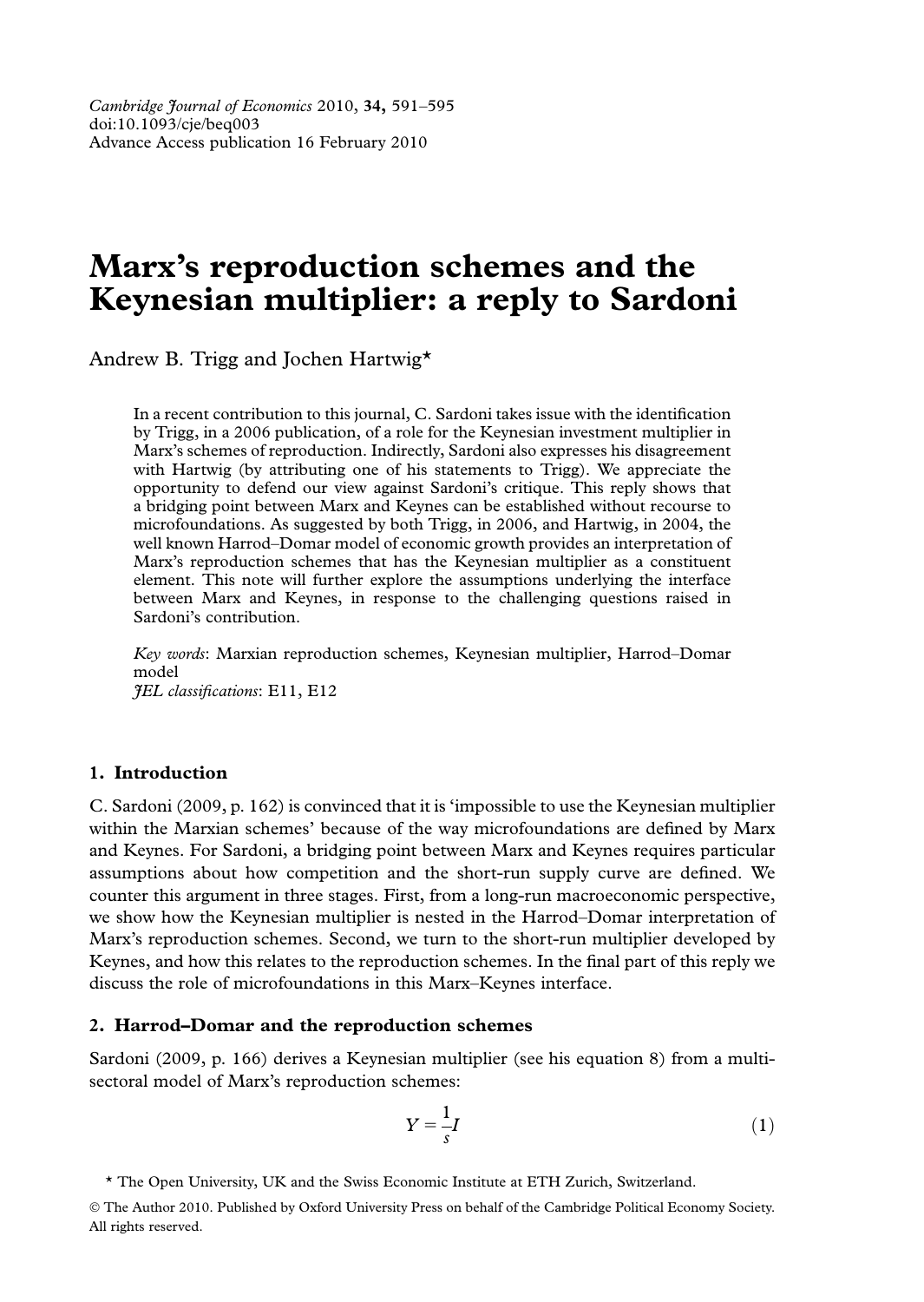# 592 A. B. Trigg and J. Hartwig

where Y is money income, I is gross investment, and s is the propensity to save. This multiplier is 'quite similar' (Sardoni, 2009, p. 169) to that derived from Marx's schemes in Trigg (2006), the difference being that an average is taken of the consumption and savings of workers and capitalists. Hence there appears to be no substantive disagreement that a Keynesian multiplier can be derived from Marx's schemes; the argument is about how such a multiplier is applied.

Following Domar, it is possible to use this multiplier to derive a Keynesian model of macroeconomic growth (see Trigg, 2006, pp. 55–6). If we let  $\sigma$  represent the productivity of investment,

$$
\sigma = \frac{dY}{I} \tag{2}
$$

and from (1) let

$$
dY = \frac{1}{s}dI
$$
 (3)

it can follow that

$$
\frac{dY}{Y} = \frac{dI}{I} = s\sigma\tag{4}
$$

Under the assumption of full capacity utilisation, this can be defined as a full employment balanced rate of growth, derived from Marx's reproduction schemes. On this basis, Marx has been described as the forerunner of macroeconomics, showing the conditions under which balanced growth can be established in a multi-sectoral framework.

Now this bridging point between Marx and Keynes can be derived without Sardoni's recourse to microfoundations. The model does not make any assumption about free competition. The reproduction schemes in *Capital*, Volume II, as an initial abstract starting point, are based on the assumption that prices are proportional to values. In both Marx's schemes and the Domar interpretation, there is no consideration of free competition and the tendency to uniform profitability that this would entail.

Sardoni may object to the assumption of full capacity utilisation in the Domar model, since his main objective is to establish an underemployment equilibrium that resembles the short-run model developed by Keynes. No claim has been made, however, that the model developed in Trigg (2006) is a model of Keynes; it is a model of Marx's reproduction schemes that incorporates a Keynesian multiplier. Nor is there any claim that this is a model of actual economic growth. The objective for Marx, and Domar, is to develop a benchmark that explores the difficult and extreme conditions required for balanced growth to be achieved. It is more concerned with how an economy *ought to* grow rather than how it actually grows (see Hartwig, 2004, p. 321). With an exclusive focus on the search for more realistic microfoundations, Sardoni detracts from the main point of Marx's macroeconomic contribution.

#### 3. Keynes's structural multiplier

Thus far we have referred to this multiplier as 'Keynesian' but, following Hartwig (2004), we may take the argument one step further by exploring its resemblance to the structural multiplier identified in Keynes's General Theory. Writing at the time of the Great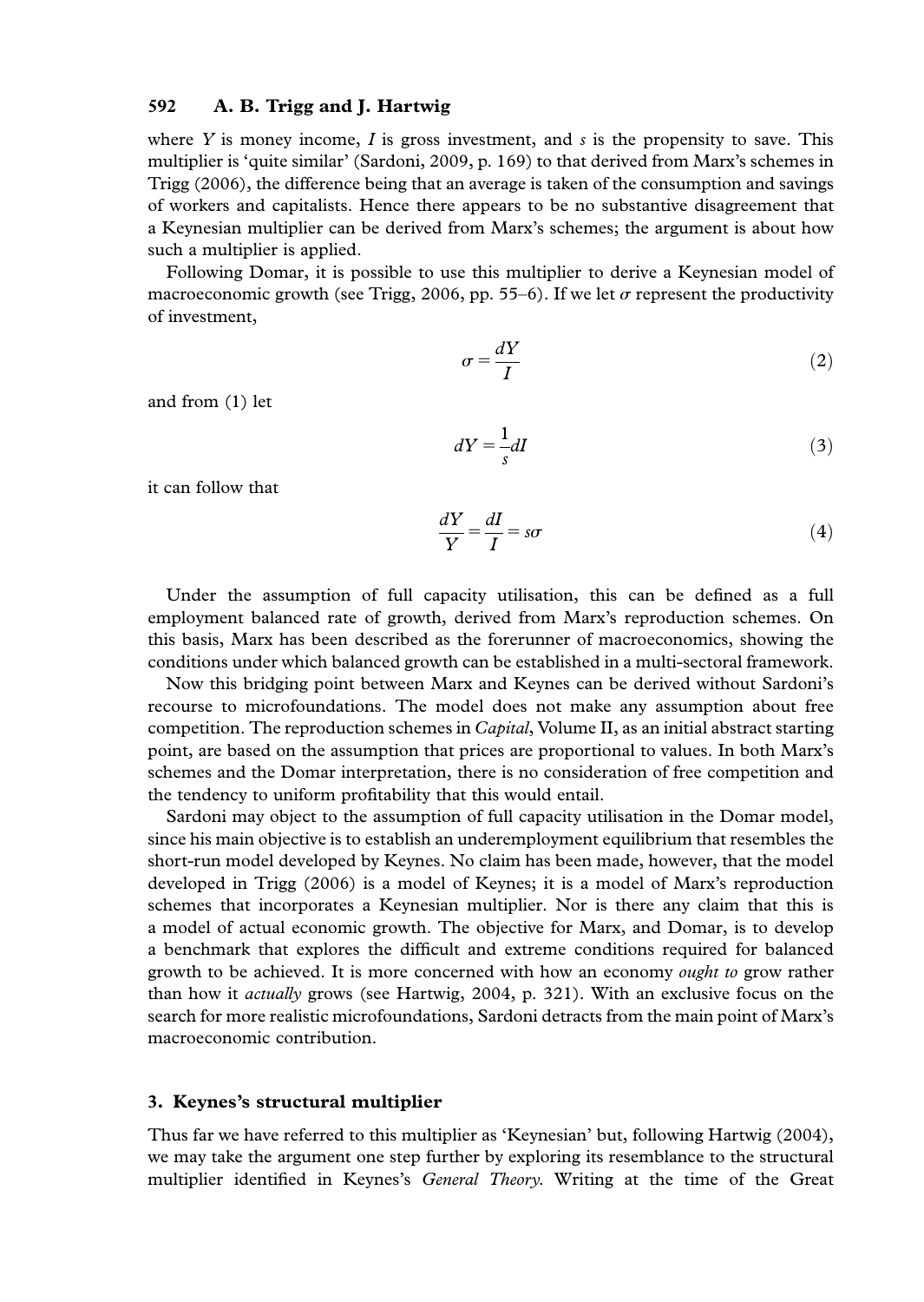#### A reply to Sardoni 593

Depression in the 1930s, a defining feature of Keynes's revolutionary approach to economic theory is his emphasis on the importance of production for generating employment. Production is disaggregated into two industries, producing capital goods and consumption goods. In Section IV, chapter 10, the multiplier is developed in relation to this two-sector production model:

The discussion has been carried on, so far, on the basis of a change in aggregate investment which has been foreseen sufficiently in advance for the consumption-goods industries to advance pari passu with the capital-goods industries... (Keynes, 1973, p. 122)

Firms in the consumption goods industries are able to anticipate the expansion of the capital goods sector correctly. Proportionality is hence assumed between the two industries, as reflected in Keynes's 'structural multiplier', which can now be derived.

Since  $Y = C + I$ , with C representing total consumption expenditures, the Keynesian multiplier (1) can be re-expressed as

$$
C + I = \frac{1}{s}I
$$
 (5)

Hence, since  $s = 1 - c$ , where c is the propensity to consume,

$$
C = \frac{c}{1 - c}I\tag{6}
$$

The structural multiplier  $c/1-c$  provides a vehicle for firms in the consumption goods industries (producing  $C$ ) to anticipate how much demand for consumption goods a certain value added in the investment goods industries (I)—correctly foreseen—will generate. Now although this multiplier is established for one (short-run) production period in which there is excess capacity, it anticipates the output of capital goods in the next production period, and the capacity generated by these goods. The short-run model points towards its development into a long-run model of proportional economic growth, as developed from Keynes's starting point by Harrod and Domar.<sup>1</sup> There is, therefore, a bridging point between Keynes's short-run structural multiplier and Marx's reproduction schemes.

# 4. Microfoundations

For Sardoni, it is necessary to specify particular microfoundations for a bridging point between Marx and Keynes to be established. He argues that the microfoundations advocated by Marx and Keynes are either too far apart or too close to each other. On the one hand, Marx and Keynes differ in their assumptions about the slope of the supply curve. Keynes, being a Marshallian, assumes increasing marginal cost and hence an upwardsloped supply curve; Marx assumes constant variable costs.<sup>2</sup> On the other hand they both assume competitive markets in which firms are price-takers. Hence, since Marx assumes constant returns and free competition there cannot be an underemployment equilibrium. Firms maximise their profits to produce as much as they can. With production pushed to full capacity, there can be no room for the multiplier. The multiplier only has a role to play

<sup>&</sup>lt;sup>1</sup> Hartwig (2004, p. 322) shows how the structural multiplier is embodied in the growth model developed by Harrod (1939); this multiplier is related to the alternative Domar variant in Trigg (2006), pp. 15–16, 55–6. <sup>2</sup> Although Sardoni admits that 'Marx never made a clear and explicit hypothesis of short-period nondecreasing returns' (Sardoni, 2009, p. 166, fn. 2), he attributes exactly this hypothesis to Marx.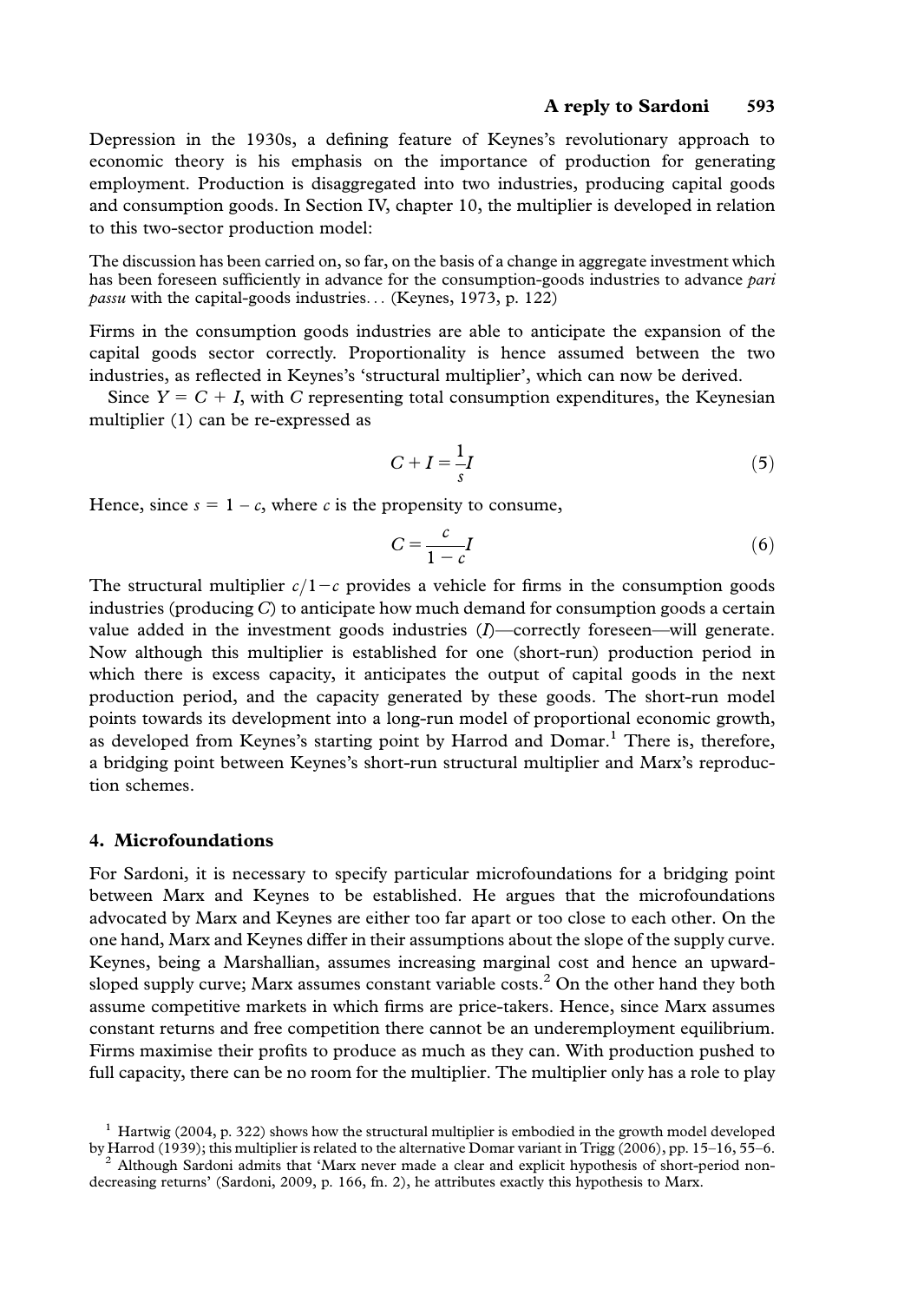# 594 A. B. Trigg and J. Hartwig

in the underemployment equilibrium established by Keynes under decreasing returns and perfect competition—or alternatively for Sardoni under more realistic assumptions of constant returns and imperfect competition, as proposed by Kalecki.

We take issue with Sardoni's notion of competition and price-taking, as well as with his conclusion that 'underemployment equilibria' are impossible in Marx. Sardoni (2009) does not explain in detail what he associates with the terms 'free' and 'imperfect competition', so we draw on his 1987 book. There, he attributes the notion of 'free competition' to Marx and explains what this entails: 'many relatively small firms unable to influence the price at which commodities are sold and no barriers or obstacles to the entry of new firms in any industry' (Sardoni, 1987, p. 44). To Keynes he attributes the concept of 'perfect competition' (Sardoni, 1987, p. 102, n. 3). This, Sardoni explains, means that the demand for the output of an individual firm is perfectly elastic. If we ask what the differences are between 'free' and 'perfect competition', Sardoni (1987, p. 116) tells us there are not really any because 'free competition' also entails perfectly elastic demand curves. Sardoni (1987, pp. 121–2) contrasts the imperfect competition assumption of Kalecki with 'Marx and Keynes who assumed that the prevailing market form was competition'.

Now, contrary to Sardoni, it can be argued that neither Keynes nor Marx assumed that firms face perfectly elastic demand. In fact, to suggest that Keynes and Marx did assume perfectly elastic demand would contradict the idea that entrepreneurs have to plan their supply quantities under uncertainty before bringing them to the market. For Sardoni, the nexus between money and uncertainty established by Keynes is the ultimate reason for his critique of Say's Law. With money being a means to cope with uncertainty, money income need not be spent on either consumption or investment goods. Therefore, entrepreneurs have to form *ex ante* expectations about the level of demand. They will not produce more than they expect will be demanded. The resulting output level need not imply full employment of labour. Sardoni (1987, p. 3) presents Marx as a forerunner of Keynes in this regard.

But, as is well known, when demand is perfectly elastic, entrepreneurs will expect to sell any amount of goods at a given price. They do not need to estimate the state of demand  $ex$ ante. Therefore, as Casarosa (1981, p. 192) argued, the idea of entrepreneurs forming  $ex$ *ante* expectations concerning demand is 'completely incompatible with the theory of the firm operating in an atomistic (let alone perfectly competitive) market'. But neither Keynes nor Marx—who were both concerned with the real world (we agree with Sardoni, 1987, pp. 131–43, on that)—had such firms in mind. In their theories, firms are not 'atomistic', but also not powerful enough to dictate the price. They have to form expectations about the price for their products that the market will accept, and about the market share that might be attributable to them (cf. also Torr, 1984, p. 939). Chick (1983, pp. 24–6) points out that price-taking is impossible, even for the small firm, under uncertainty. In Chick (1992) she proposes an approach in which small firms are modelled without price-taking. This resembles Kahn's (1989, pp. 12–13) notion of 'polypoly', where there are many small firms in a market, but differences in market price may nevertheless persist over an appreciable period of time. Now what does this mean for Sardoni's critique of our attempts to reconcile the multiplier with Marx's reproduction schemes? Sardoni's conclusion that firms always produce up to capacity in Marx was based on the assumptions of perfectly elastic demand and price-taking. If we drop these assumptions there is ample scope for 'underemployment equilibria', further undermining the possibility that the actual economy can achieve the Marx–Domar full employment growth path.